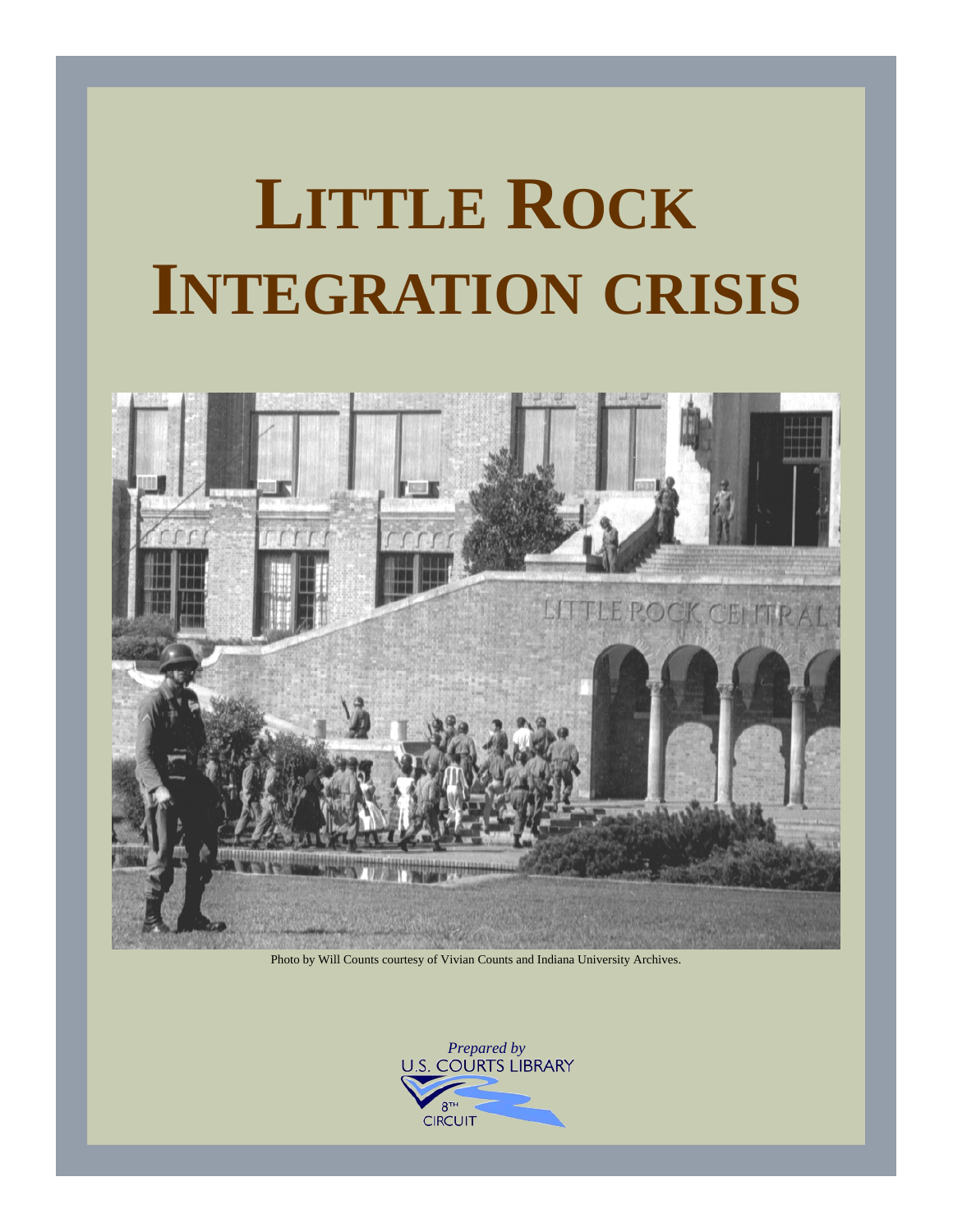# **INTRODUCTION**

M ay 17, 1954 marked a turning point in U.S. history as the Supreme Court issued a unanimous opinion in *Brown v. Board of Education of Topeka* declaring segregated public education unconstitutional. Striking down this deeply rooted tradition in communities like Little Rock, Arkansas, was a major victory for the civil rights movement, but it would be met with a combined resistance of angry mobs and state troops, despite efforts from the courts. A year after publishing the decision known as *Brown I*, the U.S. Supreme Court decided *Brown II* in 1955, which required public schools to begin integration "with all deliberate speed." This ambiguous phrase allowed school districts to do anything but enforce immediate integration.

Nevertheless, Virgil Blossom, the superintendent of schools in the Little Rock school district, came up with a gradual integration plan, and the school board set the date for integration to begin in the 1957-58 school year at the high school level. Nine African American students were carefully chosen to become part of a previously all-white student body at Central High School.

It would take court orders from the 8<sup>th</sup> Circuit's U.S. District Court Judge Ronald N. Davies, federal troops sent by President Eisenhower, and nearly a month of attempts for these nine teenagers to become the first African American students to attend Central High. September 1957 was undoubtedly a time of crisis for Little Rock, Arkansas, but more importantly, it was a time of triumph for all Americans. The federal courts' finding and enforcing that separate was not equal proved the United States to be a government for its people.

# **LITTLE ROCK NINE**

These are the Little Rock Nine who, with the support of their families, embraced personal sacrifice in desegregating Central High School so that African Americans could have improved educational opportunities.

**Minnijean Brown:** Junior, age 16. Characterized by other students as hot-tempered, she was suspended and later expelled from Central when she spilled chili on students who harrassed her in the cafeteria. Now Minnijean Brown Trickey, she finished high school in New York City and eventually earned bachelor's and master's degrees in social work. After living in Canada for some time with her husband, she came back in 1999 to act as the Deputy Assistant Secretary for Workforce Diversity under the Clinton administration. She has received numerous awards for her activism.

**Elizabeth Eckford:** Junior, age 15. Perhaps the most recognizable of the Nine because of the photographs taken by Will Counts on September 4, 1957 of her bravely facing the angry mob and troops alone. Elizabeth left Little Rock for a short time to earn degrees and enter the army. Currently she is employed by the Pulaski County District Court as a probation officer. Of the nine students, Elizabeth is the only one who has spent much of her adult life in Little Rock.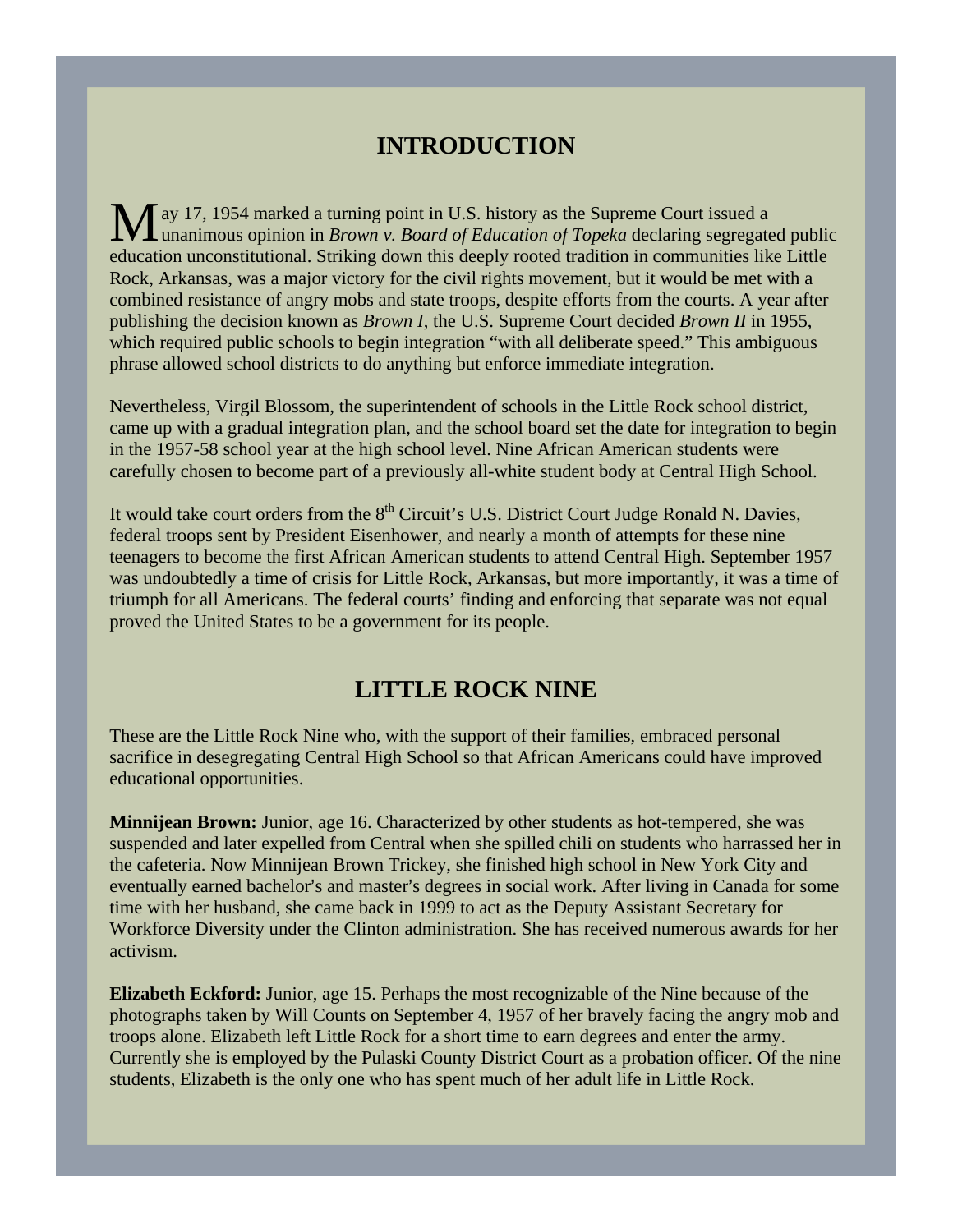**Ernest Green**: Senior, age 16. Central Class of 1958. Ernest was an Eagle Scout and had met some white Central High students while working as a locker-room attendant at a country club*.* He made history in May 1958 by being the first African American to graduate from the formerly allwhite Central High School. Through a scholarship provided by an anonymous donor, Ernest received bachelor's and master's degrees from Michigan State University. He served as the Assistant Secretary of Labor during the Carter administration and has been a board member of several organizations, including the NAACP.

**Thelma Mothershed:** Junior, age 16. Graduated from Central by mail. Thelma had a congenital heart condition, and her parents worried that the stress of integrating Central would be too much for her. Since the Little Rock schools were closed during Thelma's senior year, she earned her degree from Central through correspondence courses and summer school in St. Louis, Missouri. She later earned a master's degree in guidance and counseling and taught in the East St. Louis school system for 28 years. In retirement, Thelma Mothershed Wair served as a counselor in the St. Clair County Juvenile Detention Center and an instructor of survival skills for abused women.

**Melba Pattillo**: Junior, age 15. Melba's parents disagreed about whether she should attend Central, but her grandmother supported her decision. An outgoing student, Melba wanted to become an actress. Perhaps as a result of the media's role in the crisis, Melba Pattillo Beals became interested in journalism and began writing for major magazines at 17. She wrote an acclaimed memoir about her experience as one of the Little Rock Nine, *Warriors Don't Cry.* 

**Gloria Ray**: Sophomore, age 14. Gloria enrolled in Central to receive a better education; she wanted to become an atomic scientist. Her mother, a sociologist working for the state of Arkansas, lost her job and was barred from state employment when she refused to withdraw her daughter from Central. Now retired, she has worked as a mathematician, technical writer, and patent attorney. She founded the international journal *Computers in Industry*.

**Terrence Roberts**: Junior, age 15. Terrence was an "A" student who wanted to become a doctor. Melba Pattillo Beals described him as "a very verbal person who could be counted on to give the funniest, most intelligent analysis of any situation." Terrence earned a Ph.D. in psychology. He has been the assistant dean of the School of Social Welfare at U.C.L.A. and chair of the Master of Arts in Psychology Program at Antioch University Los Angeles. In 1979, he met Governor Faubus on *Good Morning America* and said, "I really feel it was a violation of public trust to practice your own personal policies of racism in that position. You endangered not only my life, but the lives of hundreds of other people, both black and white."

**Jefferson Thomas**: Sophomore, age 15. Central Class of 1960. At Horace Mann, Jefferson had been a star track athlete and president of the student body, but at Central, like the rest of the Little Rock Nine, he was not allowed to participate in extracurriculars. In 1964, he narrated the Academy Award-winning film *Nine from Little Rock.* After college, he served as an infantry squad leader in Vietnam and later became an accountant for the U.S. Department of Defense.

**Carlotta Walls**: Sophomore, age 14. Central Class of 1960. Carlotta, the youngest of the Nine, was inspired by Rosa Parks to attend Central. She played baseball with her neighbors, black and white, and did not expect to encounter such trouble in integrating Central. Carlotta Walls LaNier is now a real estate broker and president of the Little Rock Nine Foundation.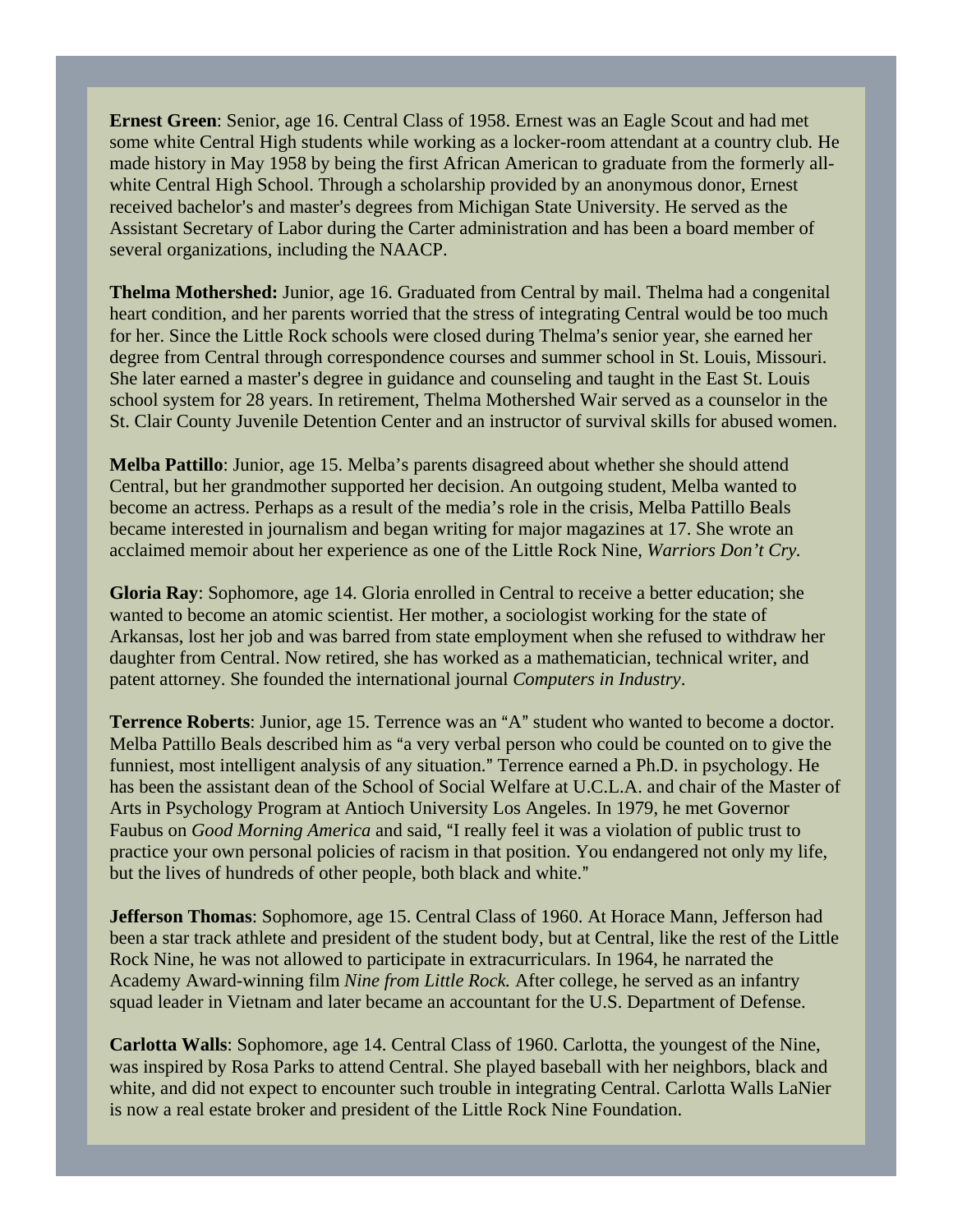# **ENTRY DENIED**

As the Little Rock Nine prepared to begin school at Central High on September 3, 1957, segregationists fought to halt integration through a series of lawsuits. Despite School Superintendent Virgil Blossom and Little Rock Mayor Woodrow Mann's support of integration, the politically-motivated Arkansas Governor Orval Faubus joined the majority of Arkansas voters in opposing it. He publicly warned that "white supremacist caravans" were on their way to Little Rock and that "blood will run in the streets" if federal authorities forced whites to go to school with blacks. Thereafter a series of unfortunate events unfolded that September, thrusting Little Rock into a glaring national spotlight.

## **Sept. 2 Faubus' Televised Announcement**

Governor Orval Faubus announces on TV that he will use the federalized Arkansas National guard to "protect the peace" by keeping black students from entering Central High.

## **Sept. 3 Judge Davies Orders Integration**

U.S. District Judge Ronald N. Davies, of the District of North Dakota sitting by assignment to ease the caseload in the Eastern District of Arkansas, orders the school to integrate according to the plan already approved by the court.

# **Sept. 4 National Guard Turn Little Rock Nine Away**

The Little Rock Nine make their first attempt to enter Central High but are turned away by the



Photo by Will Counts courtesy of Vivian Counts and Indiana University Archives.

Arkansas National Guard by order of Governor Faubus.

Daisy Bates, the Arkansas NAACP Chapter President, had arranged for the Little Rock Nine to drive to school together, but because Elizabeth Eckford did not receive the message to meet, she endures a nightmarish walk, facing the armed troops and mob alone. Shouts of "Two, four, six, eight, we ain't gonna integrate!" and "Get her, get the nigger out of there. Hang her black ass!" rang in the air as Elizabeth marched bravely on.

# **INTEGRATION BY ARMED ESCORT**

Defiant attempts by Governor Faubus and Arkansas segregationists to block integration were countered by federal authority, as the events of September 1957 continued to unfold.

# **Sept. 9 NAACP Seek Removal of National Guard**

Backed by the Department of Justice, the NAACP asks the federal court to prohibit the Governor from using the National Guard to keep students away.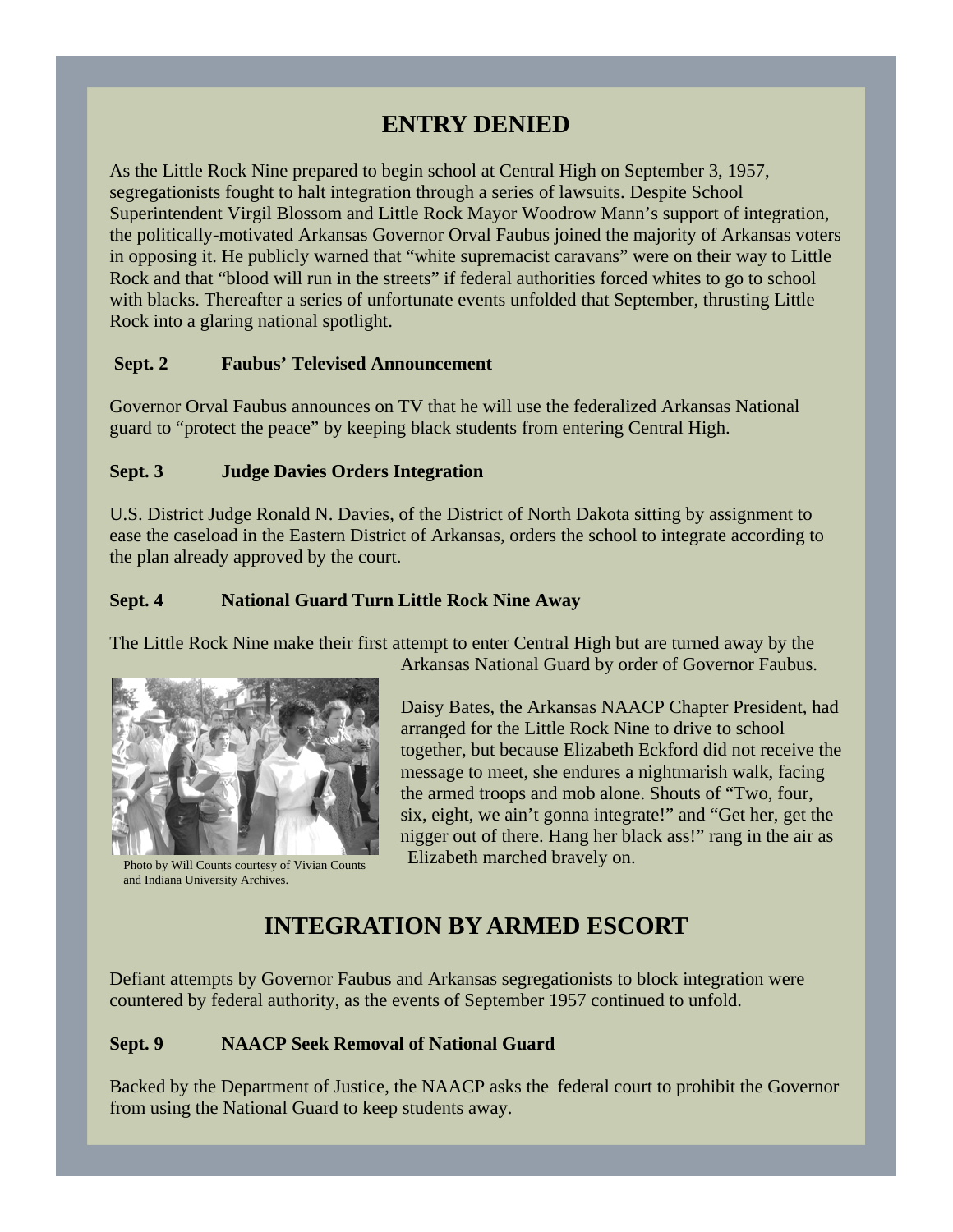

Judge Davies (Sept. 7, 1957 Grand Forks Herald file photo)

## **Sept. 21 Judge Davies Orders Removal of National Guard**

Judge Davies orders Governor Faubus to remove the National Guard, ruling that Faubus exceeded his state authority in not carrying out the federally-approved integration plan.

#### **Sept. 23 Little Rock Nine Must Leave School**

Escorted by Little Rock police, the Little Rock Nine enter Central High unnoticed. After word gets out that the Nine are in the school, an angry mob gathers, attacking photographers and journalists, and the black students are removed for fear that the mob will overrun the police.

## **Sept. 25 Army Troops Escort Little Rock Nine**

By order of President Eisenhower, the 101st Airborne Division, the "Screaming Eagles," escorts the Nine into Central High, thereby enforcing the city's desegregation plan.

# **UNWELCOME AND UNCERTAIN**

In 1957, as it is today, Central High was considered one of the finest high schools in the United States. During the crisis that unfolded that September, the Little Rock Nine's goal was to enter the doors of Central High in order to receive an education that would provide opportunities for the future.

Once inside, however, their goal shifted to one of survival. They were cornered and threatened, tripped, spat upon, and when they reported incidents of attack, their claims were often dismissed. Some of the more vicious attacks included spraying acid in eyes, holding students under scalding water in the gym showers, throwing paper fire bombs into bathroom stalls, and jabbing with sharp objects. The Nine were advised not to come to the aid of each other, should they witness an attack, for fear a riot would ensue. While the black students learned to be warriors for their own survival, white students who favored integration often did not display their support for fear of retribution. The school itself was the target of bomb threats and other violence, creating an atmosphere of uncertainty not only for the Nine, but for the entire student body.

Fear for their personal safety followed the black students beyond the walls of Central High. Survival outside of school meant staying behind closed doors at home and a very limited social life. The Nine were excluded from social events, and their families were somewhat ostracized by the black community because they had brought unwanted attention to blacks as a whole. Among the brave souls that did stand behind the Nine was Daisy Bates. As Chapter President of the Arkansas NAACP, Bates was the prime advocate for the students. Her high profile made her the target of numerous threats, including shotgun shells fired at her home and a cross burned in her yard.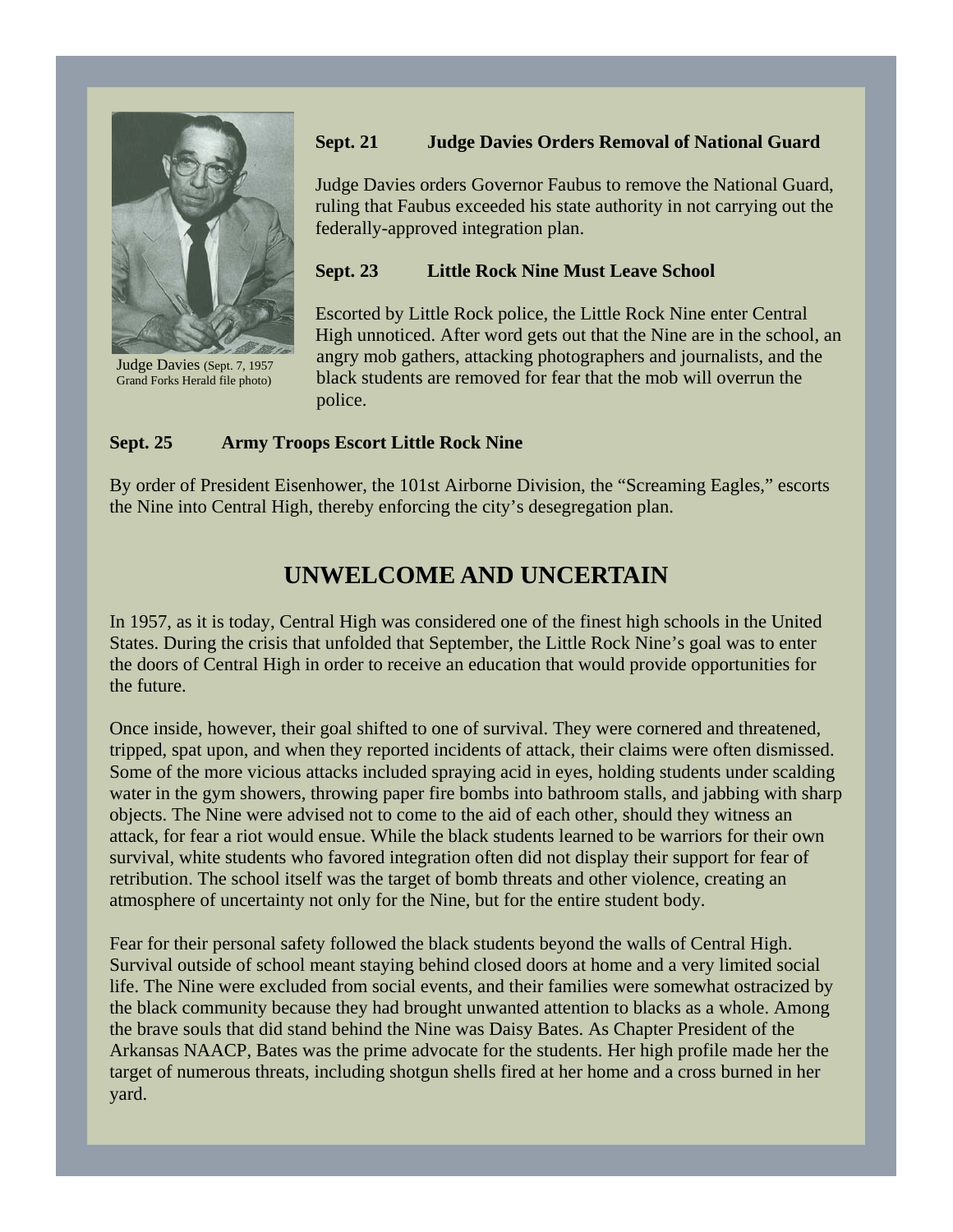Not only did the Nine feel uncertain of their safety, but their future at Central. Throughout the year, the segregationists sought ways to remove the Nine. When Minnijean Brown threw chili on white students who were harassing her, she was suspended. After she was expelled, segregationists distributed posters and cards saying, "One nigger down and eight to go." The black students experienced increased attacks and worried they would not finish the school year at Central. The remaining eight did, however, and Ernest Green, the only black senior, graduated in the spring of 1958 with Martin Luther King, Jr. in attendance.

Although there are few photos depicting the atmosphere of threat within the walls of Central, the diary entries of Little Rock Nine member Melba Pattillo, reprinted in her 1994 memoir of Central High's integration, *Warriors Don't Cry*, paint a picture of what daily life was like during that school year.

#### September 30, 1957

Each morning as I arrive, I look for the soldiers. I don't want to imagine what it would be like without them. Even inside the classroom where things should be safe and civilized, I am never able to be comfortable because the teachers are not in control. I can't even take pride in reciting. One boy in English class shouted "Don't let that nigger go to the blackboard."

#### October 15, 1957 Flu– absent

With my head under the covers so Grandmother could not hear or see me, I cried myself to sleep. I know I am fighting for a good cause– and I know if I trust God I shouldn't cry. I will keep going, but will it really make a difference.

I feel like something inside me has gone away. I am like a rag doll with no stuffing. I am growing up too fast. I'm not ready to go back to Central and be a warrior just yet. I don't have any more strength. I want to stay right here, listening to Nat King Cole.

#### February 18, 1958

A red-haired, freckle-faced girl, the one who taunts me in homeroom, keeps trailing me in the hallway between classes. Today she spit on me, then slapped me. Later in the day as I came around a corner, she tripped me so that I fell down a flight of stairs. I picked myself up to face a group of boys who then chased me up the stairs. When I told a school official about it, he said she was from a good family and would never do such a thing and I needed a teacher to witness these incidents if he were going to take any action. He asked me what did I expect when I came to a place where I knew I wasn't welcome. He warned me to keep Minnijean's expulsion in mind.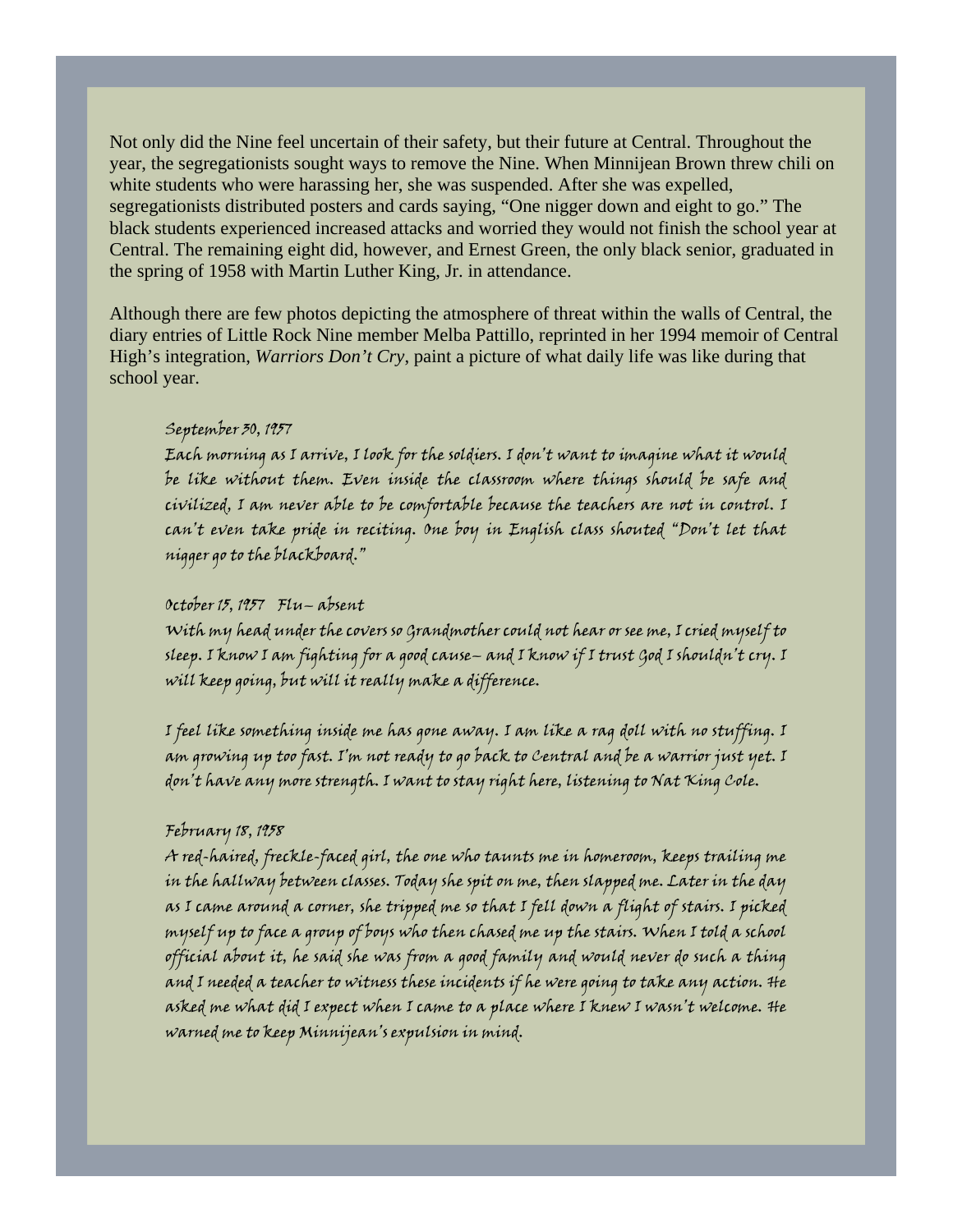# **FEDERAL COURTS UPHOLD INTEGRATION**

# **Aug. 18, 1958 8th Circuit**

After the 1957-1958 school year ended, the Little Rock school board asked the court to delay its desegregation plan due to public opposition. On June 20, U.S. District Court Judge Harry J. Lemley approved the delay, but on August 18, 1958, the  $8<sup>th</sup>$  Circuit Court of Appeals overturned his decision, noting that although the board was acting in good faith, it must continue with integration: *"The time has not yet come in these United States when an order of a Federal Court must be whittled away, watered down, or shamefully withdrawn in the face of violent and unlawful acts of individual citizens in opposition thereto."* 

## **Sept. 29, 1958 Supreme Court**

The school board then appealed to the U.S. Supreme Court, and for the third time in its history, the Court met in a special session to hear oral arguments on Aug. 28 and Sept. 11. Thurgood Marshall, NAACP Chief Counsel who argued *Brown v. Board* (1954) and later became the first African American Supreme Court Justice*,* represented the black students. Richard C. Butler represented the school board. On the following day, Sept. 12, the Supreme Court issued a simple order signed by all nine justices upholding continued integration so the school year could begin.

Then on Sept. 29, 1958, the Court issued a unanimous, per curiam (unsigned) opinion, *Cooper v. Aaron*, 358 U.S. 1, upholding the African American students' constitutional rights under the Fourteenth Amendment to equal protection of the law. The opinion noted that three justices new to the Court since Brown were "at one with the Justices" who decided Brown, reaffirming that "[t]he principles announced in that decision and the obedience of the States to them, according to the command of the Constitution, are indispensable for the protection of the freedoms guaranteed by our fundamental charter for all of us." With this landmark case, the Supreme Court ruled that state resistance to comply with desegregation under *Brown v. Board* and the Fourteenth Amendment would not be tolerated.

#### **1958-59 Faubus Closes Schools**

Governor Faubus again resisted federal order, calling for a special election in Little Rock to vote down the segregation plan. It passed, and by executive order, Faubus closed all Little Rock high schools for the 1958-59 school year, forcing the black students to take correspondence courses or go to out-of-state schools.

## **1959-60 Central High Reopens With Black Students**

By the spring of 1959, however, local opinion began to turn out of concern for public opinion outside Little Rock, and the Little Rock Chamber of Commerce issued a resolution not necessarily agreeing with the Court's opinion but urging Little Rock to reopen its schools and comply with *Brown*. Faubus' act was declared unconstitutional, and the board opened school early on August 12 to circumvent Faubus' new legislative attempt to close the schools. In the fall of 1959, the only two black students to attend Central High were Jefferson Thomas and Carlotta Walls, both of the original Little Rock Nine. They graduated in the spring.